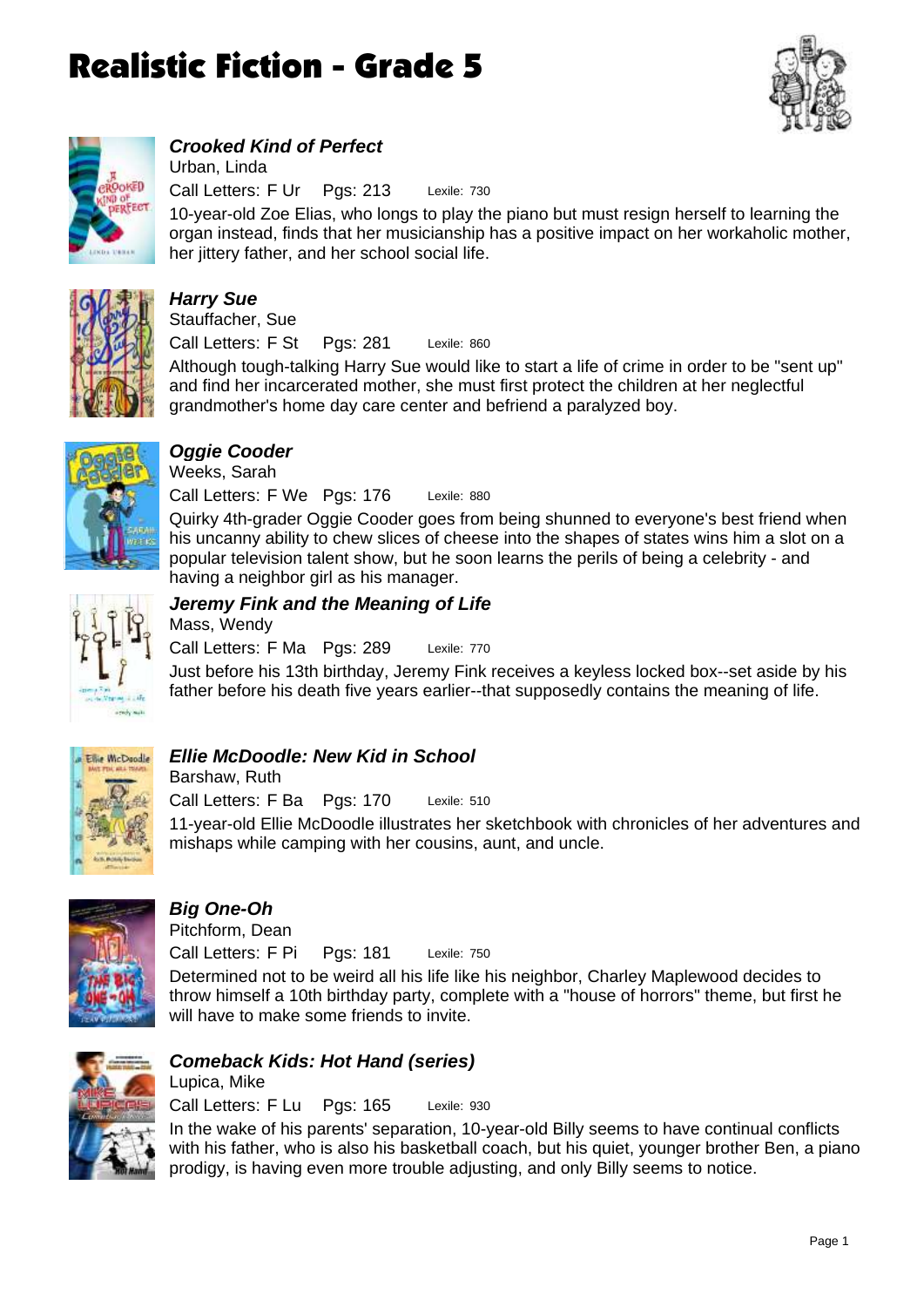



### *Schooled*

Lexile: 740 Call Letters: F Ko Pgs: 208 Korman, Gordon

Cap lives in isolation with his grandmother, a former hippie; but when she falls from a tree and breaks her hip, Cap is sent to a foster home where he has his first experience in a public school.



### *Peak*

Lexile: 780 A 14-year-old boy attempts to be the youngest person to reach the top of Mount Everest. Call Letters: F Sm Pgs: 246 Smith, Roland



### *Moving Day: Allie Finkle's Rules for Girls (series)*

Lexile: 850 9-year-old Allie Finkle has rules for everything and is even writing her own rule book, but her world is turned upside-down when she learns that her family is moving across town, which will mean a new house, school, best friend, and plenty of new rules. Call Letters: F Ca Pgs: 228 Cabot, Meg



### *Jake Maddox: Mr. Strike Out (series)*

Lexile: 380 David is a great baseball pitcher, but he always strikes out at bat until he learns about Babe Ruth and the importance of practice. Call Letters: BC Pgs: 65 Maddox, Jake



### *Diary of a Wimpy Kid*

Lexile: 950 Greg records his 6th grade experiences in a middle school where he and his best friend, Rowley, undersized weaklings, hope just to survive, but when Rowley grows more popular, Greg must take drastic measures to save their friendship. Call Letters: F Ki Pgs: 217 Kinney, Jeff



### *Good Dog*

Lexile: 480 McKinley, a malamute, is torn between the domestic world of his human family and the wild world of Lupin, a wolf that is trying to recruit dogs to replenish the dwindling wolf pack. Call Letters: F Av Pgs: 243 Avi



#### *No Talking* Lexile: 820 The noisy 5th grade boys of Laketon Elementary School challenge the equally loud fifth grade girls to a "no talking" contest. Call Letters: F Cl Pgs: 146 Clements, Andrew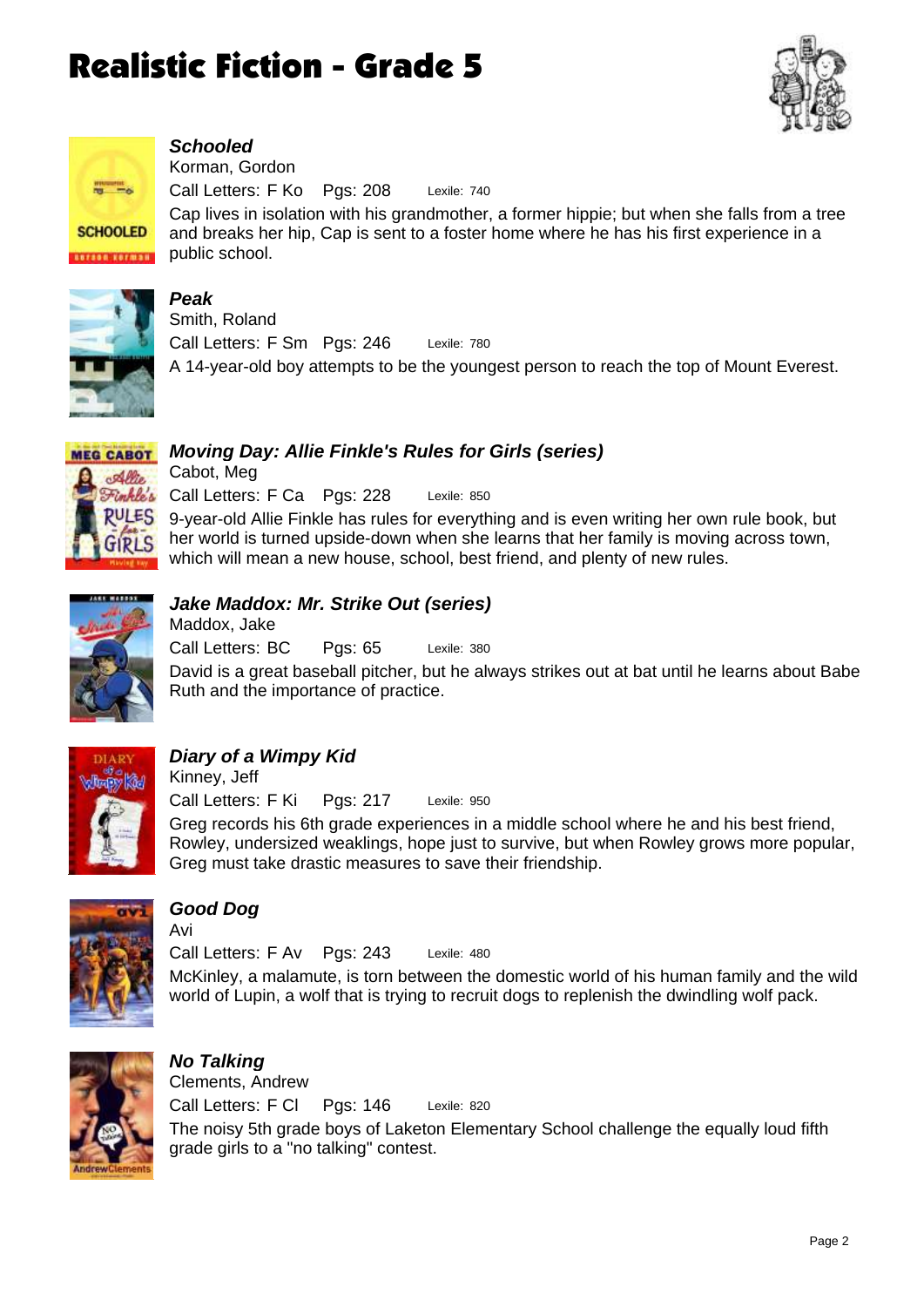



### *How to Steal a Dog*

Lexile: 700 Call Letters: F Co Pgs: 170 O'Connor, Barbara

Living in the family car after their father leaves them virtually penniless, Georgina, desperate to improve their situation, persuades her younger brother to help her in a scheme to get money by stealing a dog and then claiming the reward that the owners are bound to offer.



#### *Dog for Life* Lexile: 910 John finds that his dog, Mouse, is scheduled to go to the pound and decides to run away and find his uncle, who may be able to help him. Call Letters: F Ma Pgs: 167 Matthews, L.S.



### *Lemonade War*

Lexile: 630 Evan and his younger sister, Jesse, react very differently to the news that they will be in the same class for 4th grade and as summer's end approaches, they battle it out through lemonade stands, each trying to be the first to earn 100 dollars. Call Letters: F Da Pgs: 173 Davies, Jacqueline



### *Samantha Hansen Has Rocks in Her Head*

Lexile: 590 Call Letters: F Vi Pgs: 178 Viau, Nancy

While anticipating a vacation to the Grand Canyon, 10-year-old Samantha Hanson wonders why her mother refuses to talk about her father, who died when Samantha was young, and finds it difficult to control her temper towards her older sister.



### *Bystander*

Lexile: 600 13-year-old Eric discovers there are consequences to not standing by and watching as the bully at his new school hurts people, but although school officials are aware of the problem, Eric may be the one with a solution. Call Letters: F Pr Pgs: 226 Preller, James



### *Bobby vs. Girls (Accidently)*

Lexile: 650 Bobby inadvertently gets into a fight with his best friend Holly, and their disagreement develops into a boys versus girls war involving their whole 4th-grade class. Call Letters: F Ye Pgs: 170 Yee, Lisa



### *Eggs*

Lexile: 610 Mourning the loss of his mother, 9-year-old David forms an unlikely friendship with independent, quirky 13-year-old Primrose, as the two help each other deal with what is missing in their lives. Call Letters: F Sp Pgs: 220 Spinelli, Jerry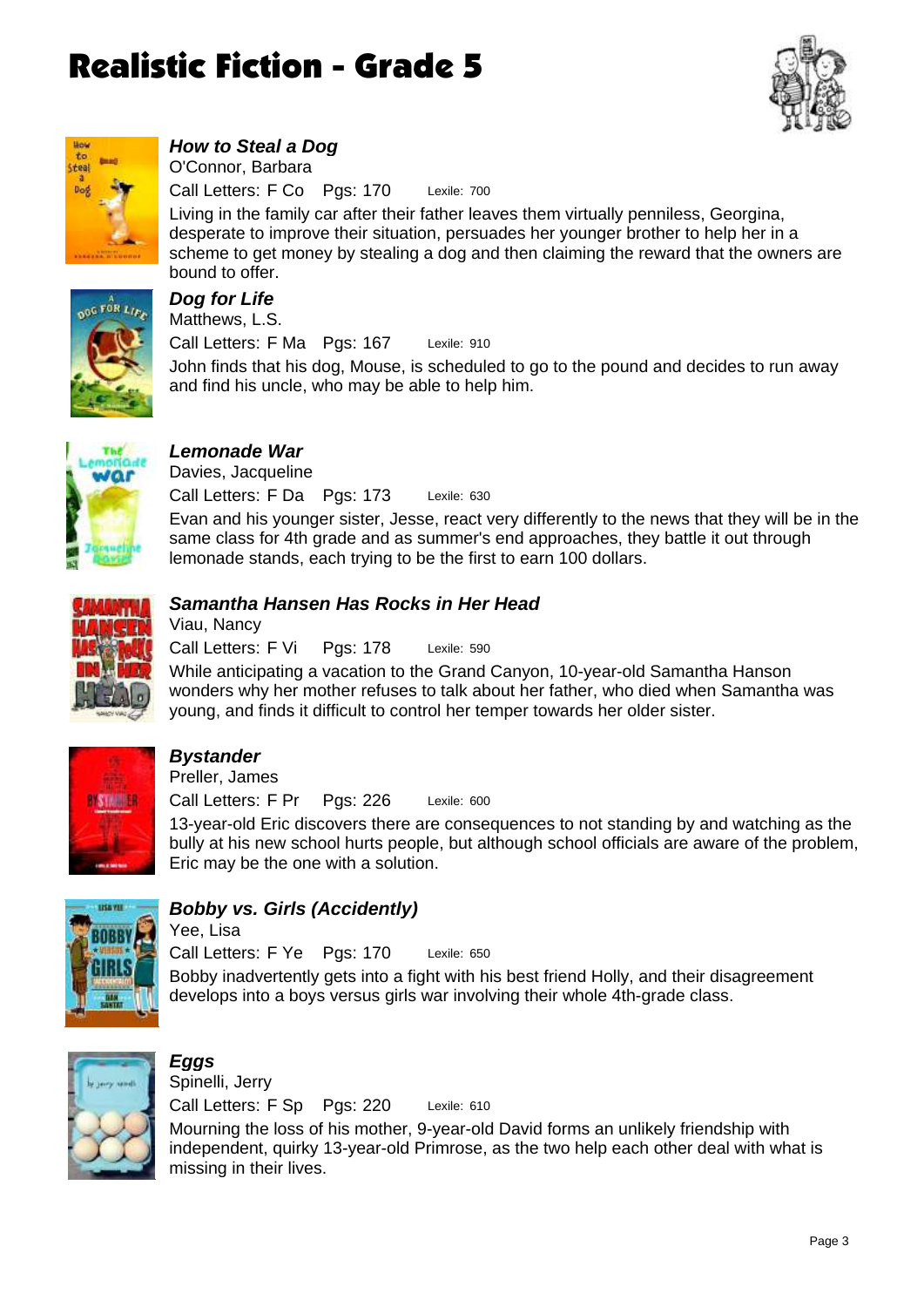



## *Champ (MHL 1st Place 2010)*

Lexile: 690 Call Letters: F Jo Pgs: 187 Jones, Marcia Thornton

Riley struggles to make his father proud, despite his poor athletic abilities, but when he meets Champ, a 3-legged former show dog, Riley learns that winning doesn't always have to mean coming in first.



### *Emma-Jean Lazarus Fell Out of a Tree*

Lexile: 830 A quirky and utterly logical 7th-grade girl named Emma-Jean Lazarus discovers some interesting results when she gets involved in the messy everyday problems of her peers. Call Letters: F Ta Pgs: 199 Tarshis, Lauren



## *Face First*

Lexile: 680 12-year-old Kelley decides to cut off contact with her friends and classmates after suffering third-degree burns to her face and body in a car accident near her home on Maryland's Kent Island. Call Letters: F Cu Pgs: 197 Cummings, Priscilla



### *Listen!*

Lexile: 910 Call Letters: F To Pgs: 197 Tolan, Stephanie

During her lonely recovery from a crippling accident, 12-year-old Charley finds a wild dog, and the arduous process of training him leads her to explore her feelings about her mother's death two years earlier.



### *Scat*

Lexile: 810 Nick and Marta are both suspicious when their biology teacher, the feared Mrs. Bunny Starch, disappears, and try to uncover the truth despite the police and headmaster's insistence that nothing is wrong. Call Letters: F Hi Pgs: 371 Hiaasen, Carl



### *Homeless Bird*

Lexile: 800 13-year-old Koly enters into an ill-fated arranged marriage and must either suffer a destiny dictated by India's customs or find the courage to oppose tradition. Call Letters: F Wh Pgs: 240 Whelan, Goria



#### *Lunch Money* Lexile: 840 Call Letters: F Cl Pgs: 222 Clements, Andrew

12-year-old Greg, who has always been good at moneymaking projects, is surprised to find himself teaming up with his lifelong rival, Maura, to create a series of comic books to sell at school.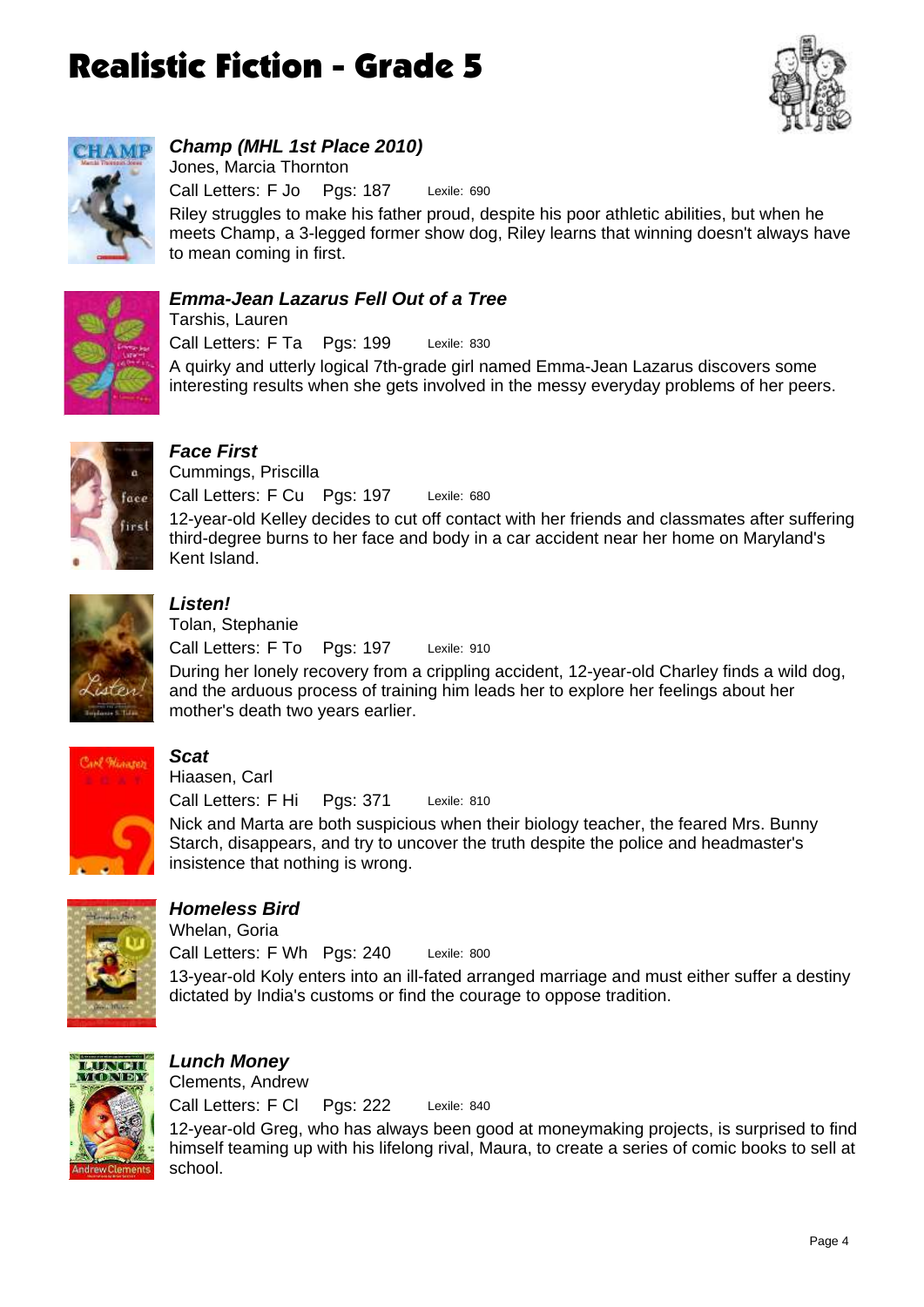



### *Lost and Found*

Lexile: 780 Call Letters: F Cl Pgs: 161 Clements, Andrew

Twin brothers Jay and Ray Grayson learn about friendship, honesty, and themselves after taking advantage of a clerical oversight in which their new school thinks there is only one Grayson boy.



#### *Leanin' Dog* Lexile: 960 11-year-old Dessa Dean, mourning the death of her mother, finds an injured dog on her porch, which allows both Dessa and the dog to heal together with a friendship that shapes Call Letters: F Na Pgs: 250 Nazum, K.A.



#### *Cool Zone with Pain and the Great One (series)* Blume, Judy

Lexile: 370 More adventures at school and at home with Jake, a 1st-grader, and his older sister Abigail, known to each other as the Pain and the Great One. Call Letters: F Bl Pgs: 109



### *Julia Gillian*

both of their lives.

Lexile: 810 9-year-old Julia Gillian learns a lot about facing fear as she and her St. Bernard, Bigfoot, take long walks through their Minneapolis neighborhood one hot summer, and she seeks the courage to finish a book that could have an unhappy ending. Call Letters: F M Pgs: 280 McGhee, Alison



### *Big Field*

Lupica, Mike

Lexile: 970 Call Letters: F Lu Pgs: 243

When 14-year-old baseball player Hutch feels threatened by the arrival of a new teammate named Darryl, he tries to work through his insecurities about both Darryl and his remote and silent father, who was once a great ballplayer too.



### *Flush*

Hiaasen, Carl

Lexile: 830 Call Letters: F Ha Pgs: 263

With their father jailed for sinking a river boat, Noah Underwood and his younger sister, Abbey, must gather evidence that the owner of this floating casino is emptying his bilge tanks into the protected waters around their Florida Keys home.



#### *Nasty Stinky Sneakers* Bunting, Eve

Lexile: 510 Will 10-year-old Colin find his missing stinky sneakers in time to enter The Stinkiest Sneakers in the World contest? Call Letters: F Bu Pgs: 105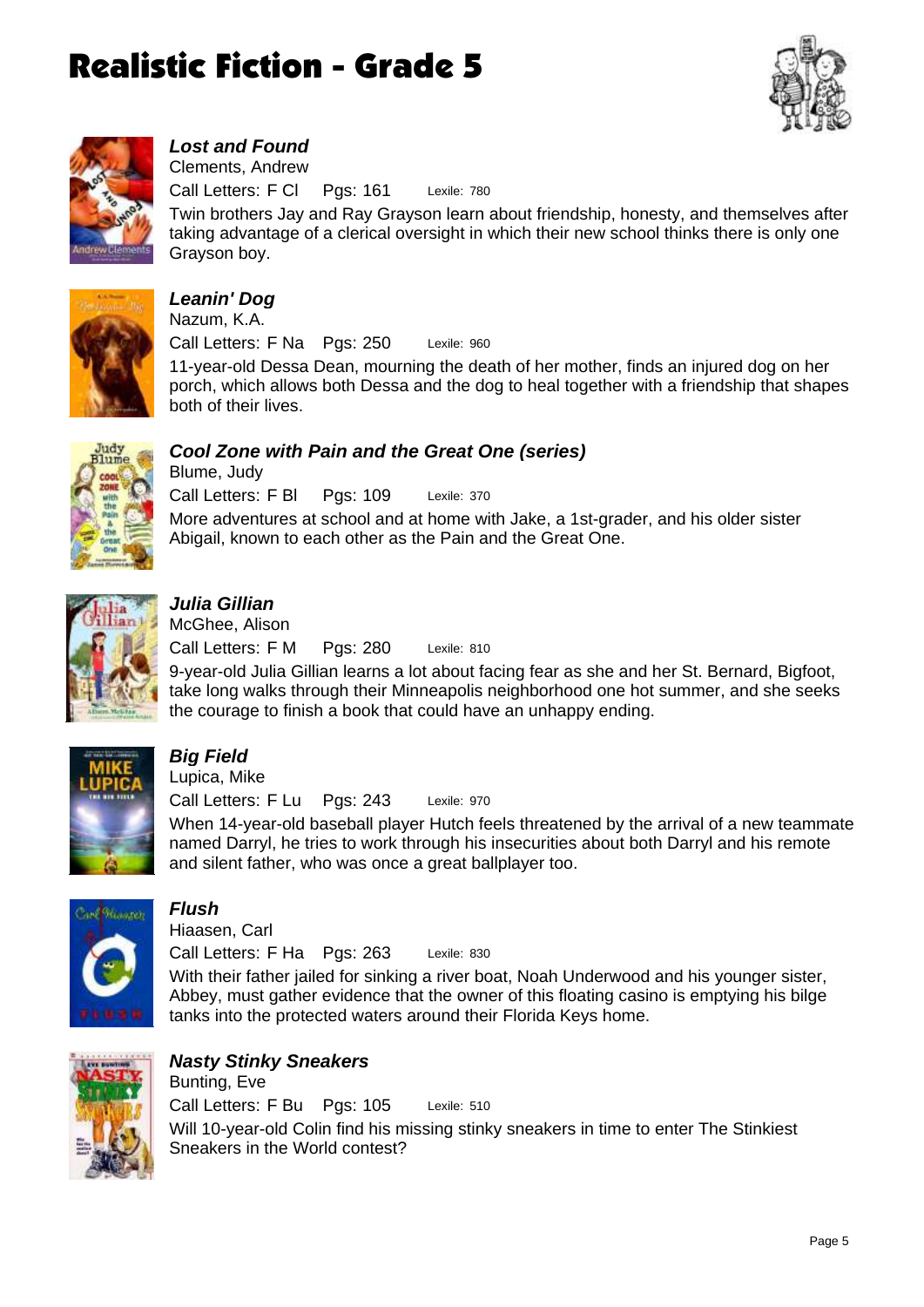



*Winners Take All* Lexile: 560 When Kyle fakes a catch, his baseball team goes on to win the league championship but Kyle doesn't feel good about winning by cheating. Call Letters: F Bo Pgs: 104 Bowen, Fred



### *Tales of a 4th Grade Nothing (series)*

Lexile: 470 Peter finds his demanding two-year-old brother an ever-increasing problem. Call Letters: F Bl Pgs: 120 Blume, Judy



*Freak the Mighty* Lexile: 1000 At the beginning of 8th grade, Max, who has a learning disability, and his new friend Freak, whose birth defect has affected his body but not his brilliant mind, find that when they combine forces they make a powerful team. Call Letters: F Ph Pgs: 169 Philbrick, W.R.



### *Frindle*

Lexile: 830 When he decides to turn his 5th-grade teacher's love of the dictionary around on her, clever Nick Allen invents a new word and begins a chain of events that quickly moves beyond his control. Call Letters: F Cl Pgs: 105 Clements, Andrew



### *Judy Moody (series)*

Lexile: 530 3rd grader Judy Moody is in a first day of school bad mood until she gets an assignment to create a collage all about herself and begins creating her masterpiece, the Me collage. Call Letters: F Mc Pgs: 160 McDonald, Megan



### *Girl With 500 Middle Names*

Call Letters: F Ha Pgs: 81 Haddix, Margaret Peterson

Lexile: 510

Janie's parents move to the suburbs so she can go to a better school, but when she discovers that all the other students are richer than she is, she feels out of place--until she realizes that there are more important things than money.



### *Alabama Moon*

Lexile: 720 After the death of his father, 10-year-old Moon Blake is removed from the Alabama forest where he was raised and sent to a boy's home, where, for the first time, he has contact with the outside world and learns about friendship, love, and humanity. Call Letters: F Wa Pgs: 294 Watt, Kay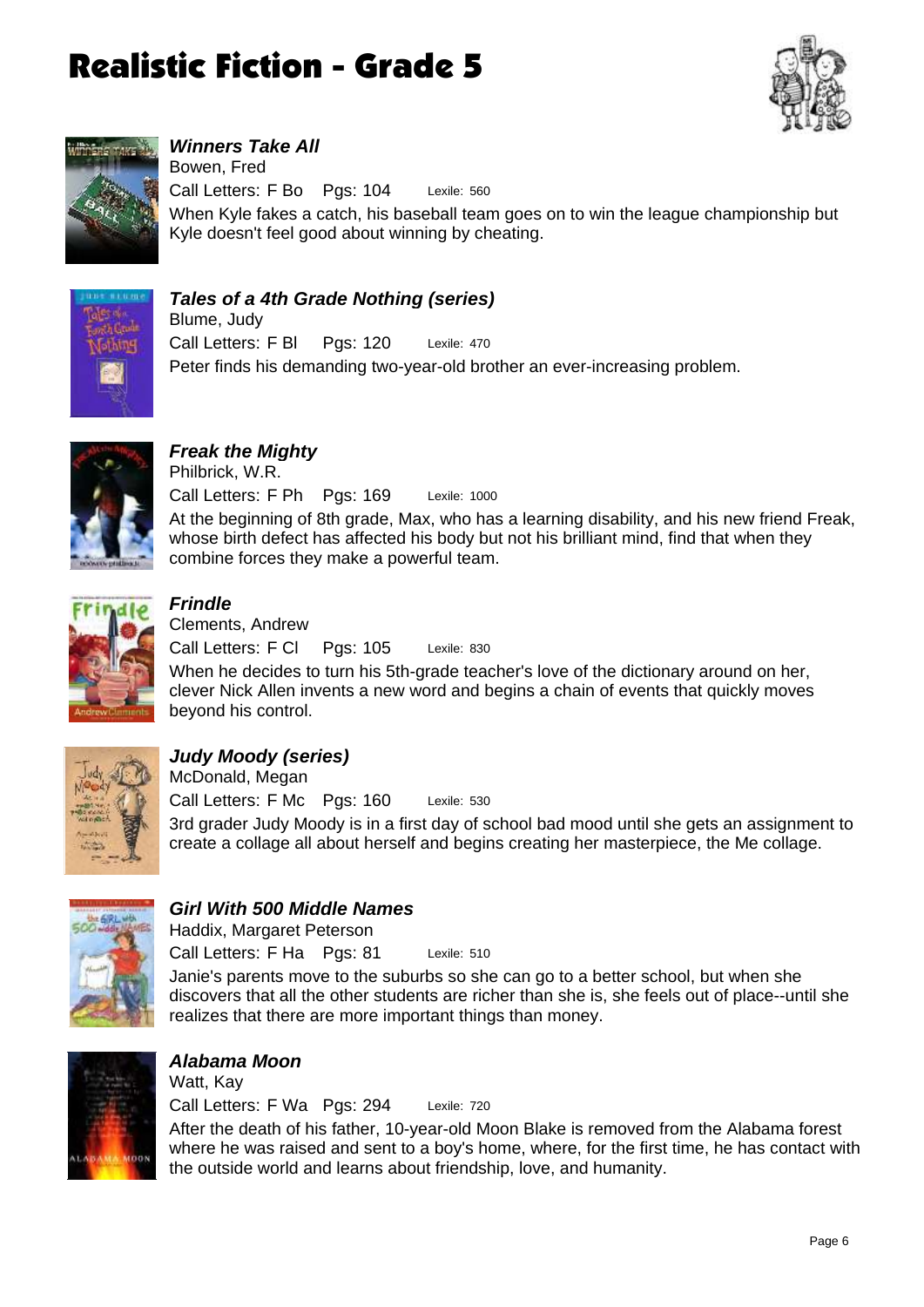



*Summer of Riley*

Lexile: 540 Shortly after he gets the perfect dog, Riley, 11-year-old William must fight for his dog's life after Riley is taken away because he chases and injures an elderly neighbor's old horse. Call Letters: F Bu Pgs: 170 Bunting, Eve



#### *Green Dog: A Mostly True Story*

Lexile: 960 During the summer before 5th grade, Suzanne, a daydreaming loner who likes to fish and walk through the woods, acquires a canine companion. Call Letters: F St Pgs: 119 Staples, Suzanne



### *Loser* Spinelli, Jerry

Lexile: 650 Even though his classmates from 1st grade on have considered him strange and a loser, Daniel Zinkoff's optimism and exuberance and the support of his loving family do not allow him to feel that way about himself. Call Letters: F Sp Pgs: 218



### *Saffy's Angel*

Lexile: 630 After learning that she was adopted, 13-year-old Saffron's relationship with her eccentric, artistic family changes, until they help her go back to Italy where she was born to find a special momento of her past. Call Letters: F Mc Pgs: 152 McKay, Hilary



### *No More Nasty*

Lexile: 610 When Simon's Great Aunt Matilda becomes the substitute teacher for his unruly 5th-grade class, her unique way of looking at things gives the students a new perspective on learning. Call Letters: F Ma Pgs: 171 MacDonad, Amy



### *Crash*

Lexile: 560 7th-grader John "Crash" Coogan has always been comfortable with his tough, aggressive behavior, until his relationship with an unusual Quaker boy and his grandfather's stroke make him consider the meaning of friendship and the importance of family. Call Letters: F Sp Pgs: 162 Spinelli, Jerry



### *Million Dollar Shot (Million Dollar series)*

Lexile: 680 11-year-old Eddie gets a chance to win a million dollars by sinking a foul shot at the National Basketball Association finals. Call Letters: F Gu Pgs: 114 Gutman, Dan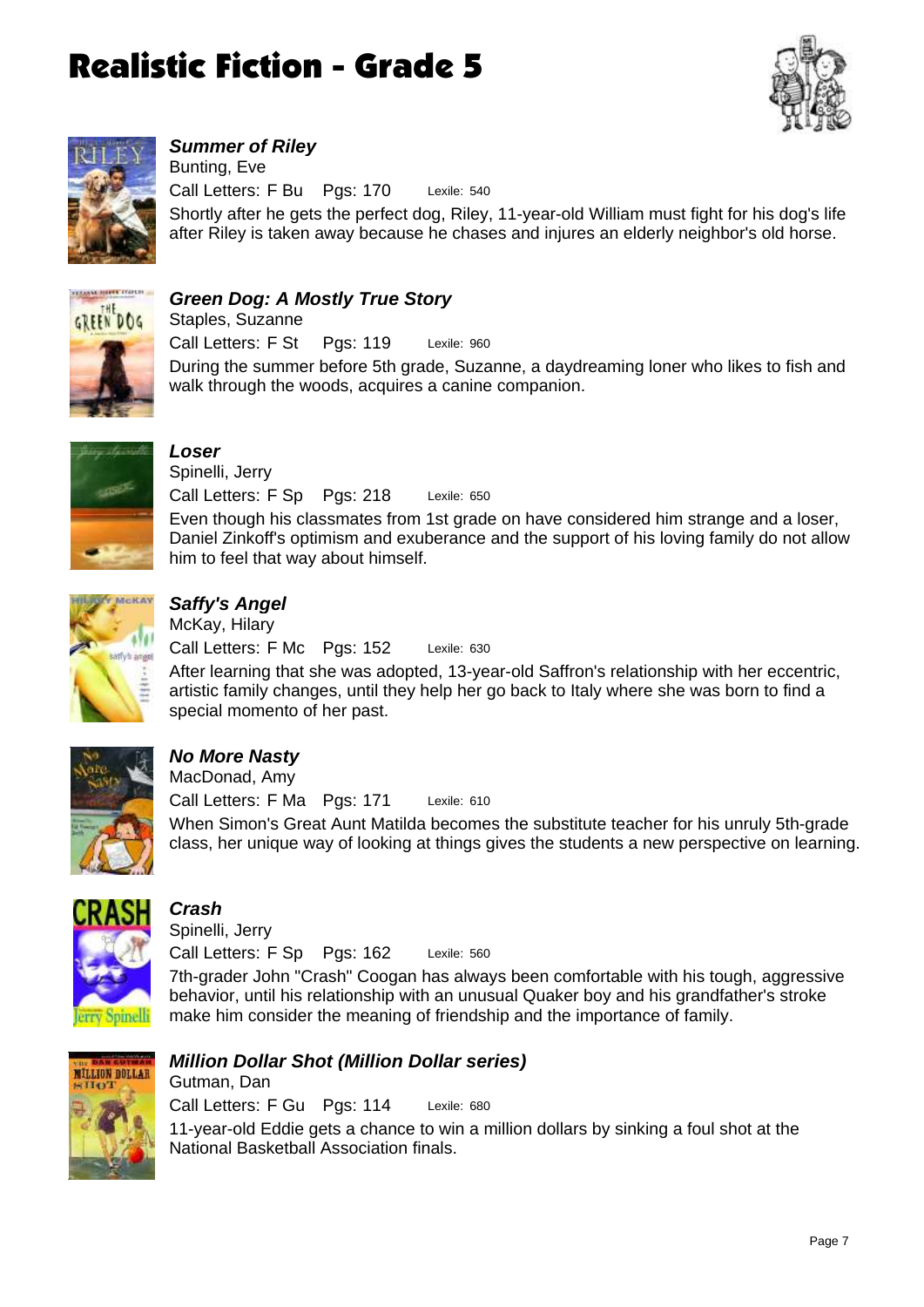



### *Because of Winn-Dixie*

Lexile: 610 10-year-old India Opal Buloni describes her first summer in the town of Naomi, Florida, and all the good things that happen to her because of her big ugly dog Winn-Dixie. Call Letters: F Di Pgs: 182 DiCamillo, Kate



### *Dork in Disguise*

Lexile: 510 Starting middle school in a new town, brainy Jerry Flack changes his image from "dork" to "cool kid," only to discover that he'd rather be himself. Call Letters: F Go Pgs: 164 Gorman, Carol



*Hoot* Lexile: 760 Roy, who is new to his small Florida community, becomes involved in another boy's attempt to save a colony of burrowing owls from a proposed construction site. Call Letters: F Hi Pgs: 292 Hiaasen, Carl



### *Friends Forever?: The Complicated Life of Claudia Cristina Cortez (serie* Gallagher, Diane

Lexile: 400 Claudia tries to talk her friend, Monica, out of trying out for cheerleading fearing that she will be let down because only the cool kids make the squad. Call Letters: F Ga Pgs: 88



### *Mallory on the Move (series)*

Lexile: 550 After moving to a new town, 8-year-old Mallory keeps throwing stones in the "Wishing Pond" but things will not go back to the way they were before, and she remains torn between old and new best friends. Call Letters: F Fr Pgs: 158 Friedman, Laurie



### *The Penderwicks*

Birdsall, Jeanne

Lexile: 800 Call Letters: F Bi Pgs: 262

While vacationing with their widowed father in the Berkshire Mountains, four lovable sisters, ages four through twelve, share adventures with a local boy, much to the dismay of his snobbish mother.



### *Airball: My Life in Briefs*

Lexile: 700 Kirby Nickel loves basketball. He loves watching basketball. He loves talking about basketball. The only problem is he can't play basketball. But coach has a plan for Kirby and the supremely untalented 7th-grade team. It involves the guys playing only in their briefs. Maybe the sportswear will really inspire the team. And maybe Kirby will find out who his Call Letters: F Ha Pgs: 208 Harkrader, Lisa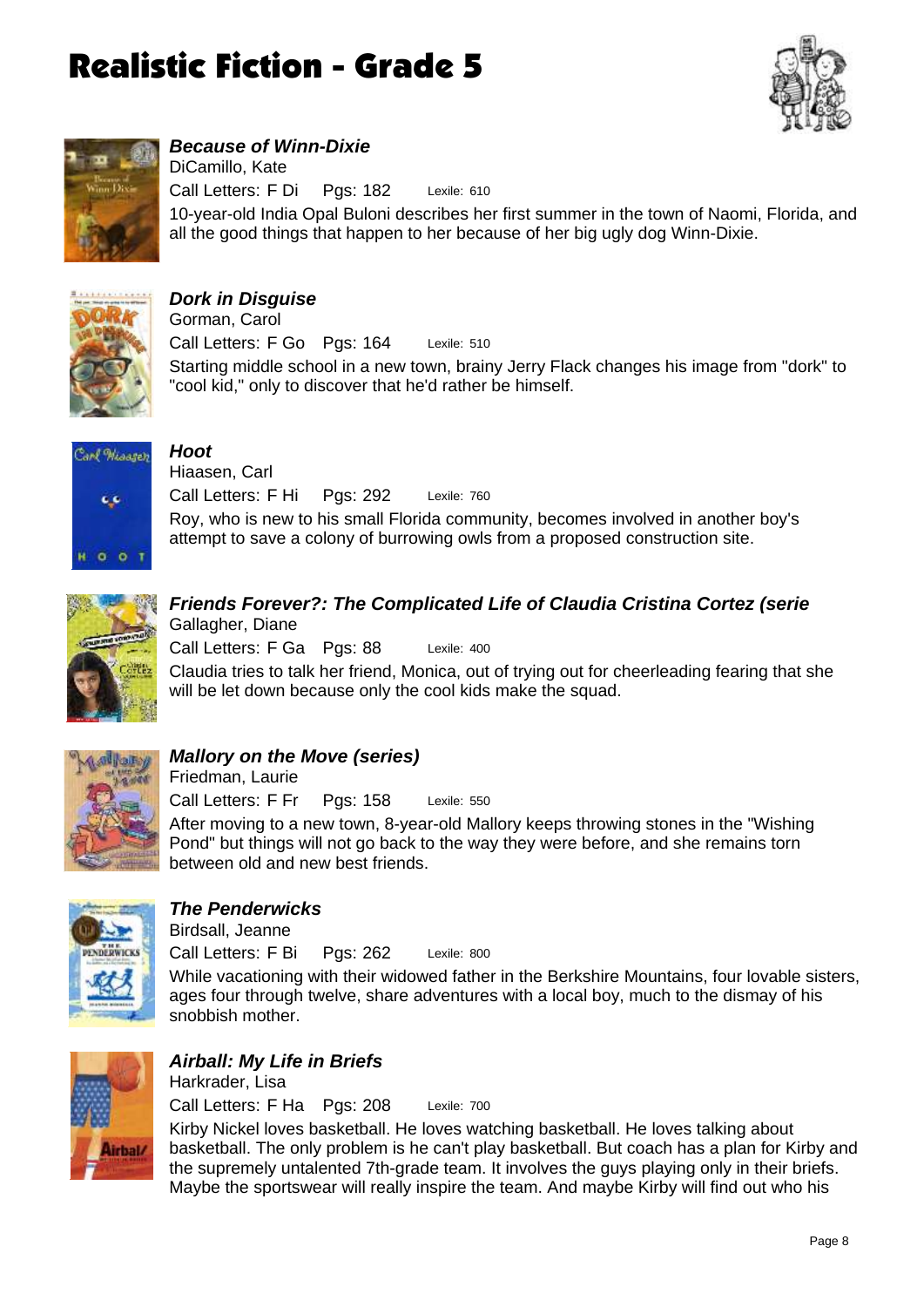



### *Niagara Falls, Or Does It? (Book 1: Hank Zipzer)*

Lexile: 610 When Hank Zipzer has to write an essay on what he did over the summer, he decides instead to "show" what he did. Call Letters: F Wi Pgs: 133 Winkler, Henry



#### *So B. It* Lexile: 860 After spending her life with her mentally retarded mother and agoraphobic neighbor, 12 year-old Heidi sets out from Reno, Nevada, to New York to find out who she is. Call Letters: F We Pgs: 245 Weeks, Sarah



### *Love That Dog*

Lexile: 1010 A young student, who comes to love poetry through a personal understanding of what different famous poems mean to him, surprises himself by writing his own inspired poem. Call Letters: F Cr Pgs: 86 Creech, Sharon



### *Ida B*

Lexile: 970 In Wisconsin, 4th-grader Ida B spends happy hours being home-schooled and playing in her family's apple orchard, until her mother begins treatment for breast cancer and her parents must sell part of the orchard and send her to public school. Call Letters: F Ha Pgs: 246 Hannigan, Katherine



### *Graduation of Jake Moon*

Lexile: 680 14-year-old Jake recalls how he has spent the last four years of his life watching his grandfather descend slowly but surely into the horrors of Alzheimer's disease. Call Letters: F Pa Pgs: 115 Park, Barbara



### *Crossing Jordan*

Fogelin, Adrian

Lexile: 650 12-year-old Cass meets her new African-American neighbor, Jemmie, and despite their families' prejudices, they build a strong friendship around their mutual talent for running and a pact to read Jane Eyre. Call Letters: F Ad Pgs: 140



### *Where I'd Like to Be* Lexile: 910 Call Letters: F Do Pgs: 232 Dowell, Frances O'Roark

When 12-year old Maddie, a foster child who can't stop looking for a home, shows a new girl her beloved scrapbook, she doesn't anticipate this one gesture will challenge her very idea of what home, and family, are all about.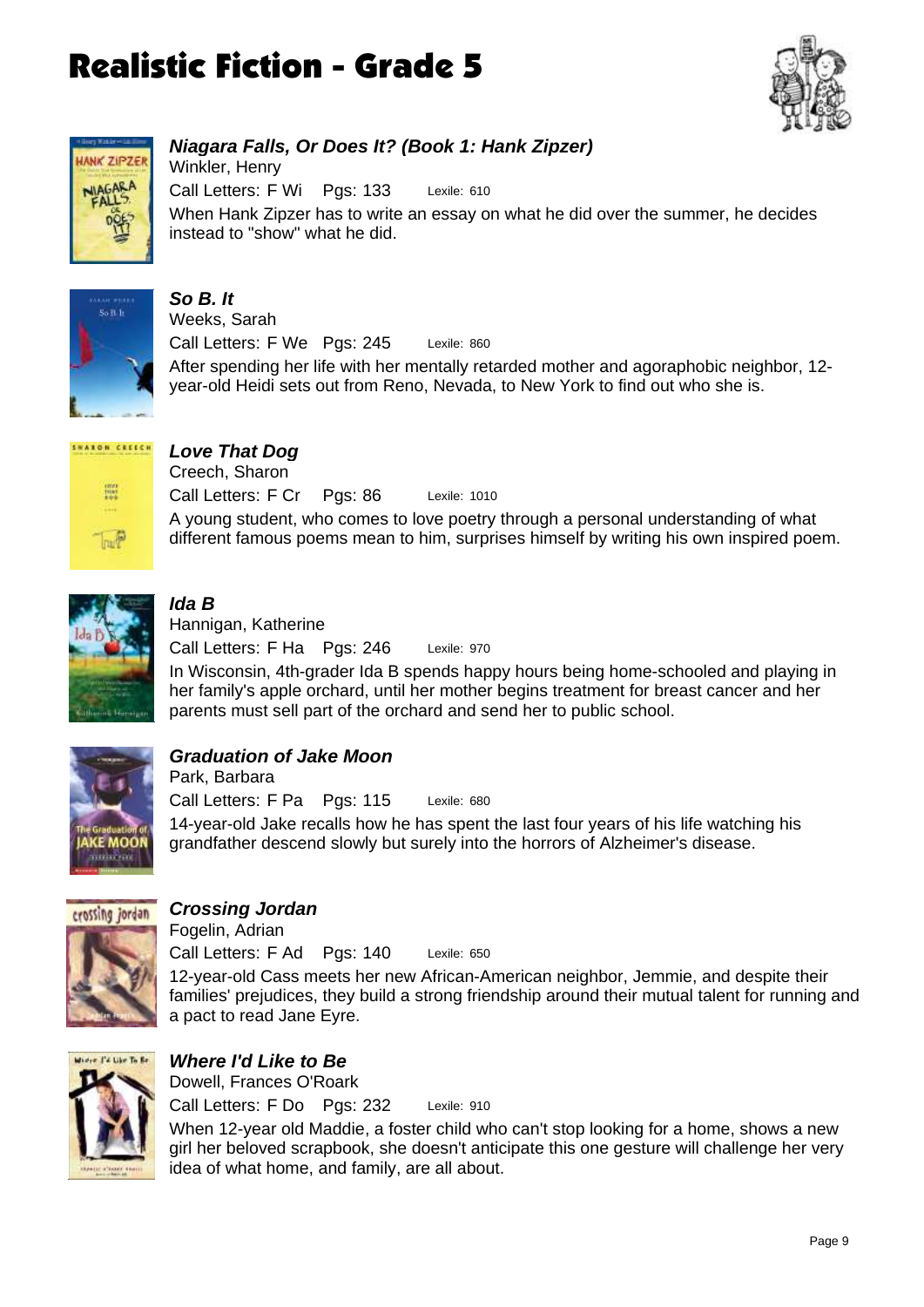



### *Secret Identity (Book 1: Shredderman)*

Lexile: 520 5th-grader Nolan Byrd, tired of being called names by the class bully, has a secret identity-- Shredderman! Call Letters: F Va Pgs: 138 Van Draanen, Wendelin



### *Surviving Brick Johnson*

Lexile: 410 Afraid of getting maimed for making fun of Brick, the husky new kid in his 5th-grade class, Nick decides that even his baseball collection will not protect him so he signs up for karate class, despite his little brother's reassurances that Brick is not a bully. Call Letters: F My Pgs: 74 Myers, Laurie



### *Travel Team*

Lexile: 930 After he is cut from his travel basketball team--the very same team that his father once led to national prominence--12-year-old Danny Walker forms his own team of cast-offs that might have a shot at victory. Call Letters: F Lu Pgs: 274 Lupica, Mike



### *Millicent Min, Girl Genius*

Lexile: 800 In a series of journal entries, 11-year-old girl genius Millicent Min records her struggles to learn to play volleyball, tutor her enemy, deal with her grandmother's departure, and make friends over the course of a tumultuous summer. Call Letters: F Ye Pgs: 248 Yee, Lisa



### *Secret Language of Girls*

Lexile: 870 Call Letters: F Do Pgs: 247 Dowell, Frances O'Roark

Marylin and Kate have been friends since nursery school, but when Marylin becomes a middle school cheerleader and Kate begins to develop other interests, their relationship is put to the test.



### *Report Card*

Clements, Andrew

Lexile: 700 Call Letters: F Cl Pgs: 173

5th-grader Nora Rowley has always hidden the fact that she is a genius from everyone because all she wants is to be normal, but when she comes up with a plan to prove that grades are not important, things begin to get out of control.



## *Troublemaker*

Lexile: 730 When his older brother gets in serious trouble, 6th-grader Clay decides to change his own mischief-making ways, but he cannot seem to shake his reputation as a troublemaker. Call Letters: F Cle Pgs: 140 Clements, Andrew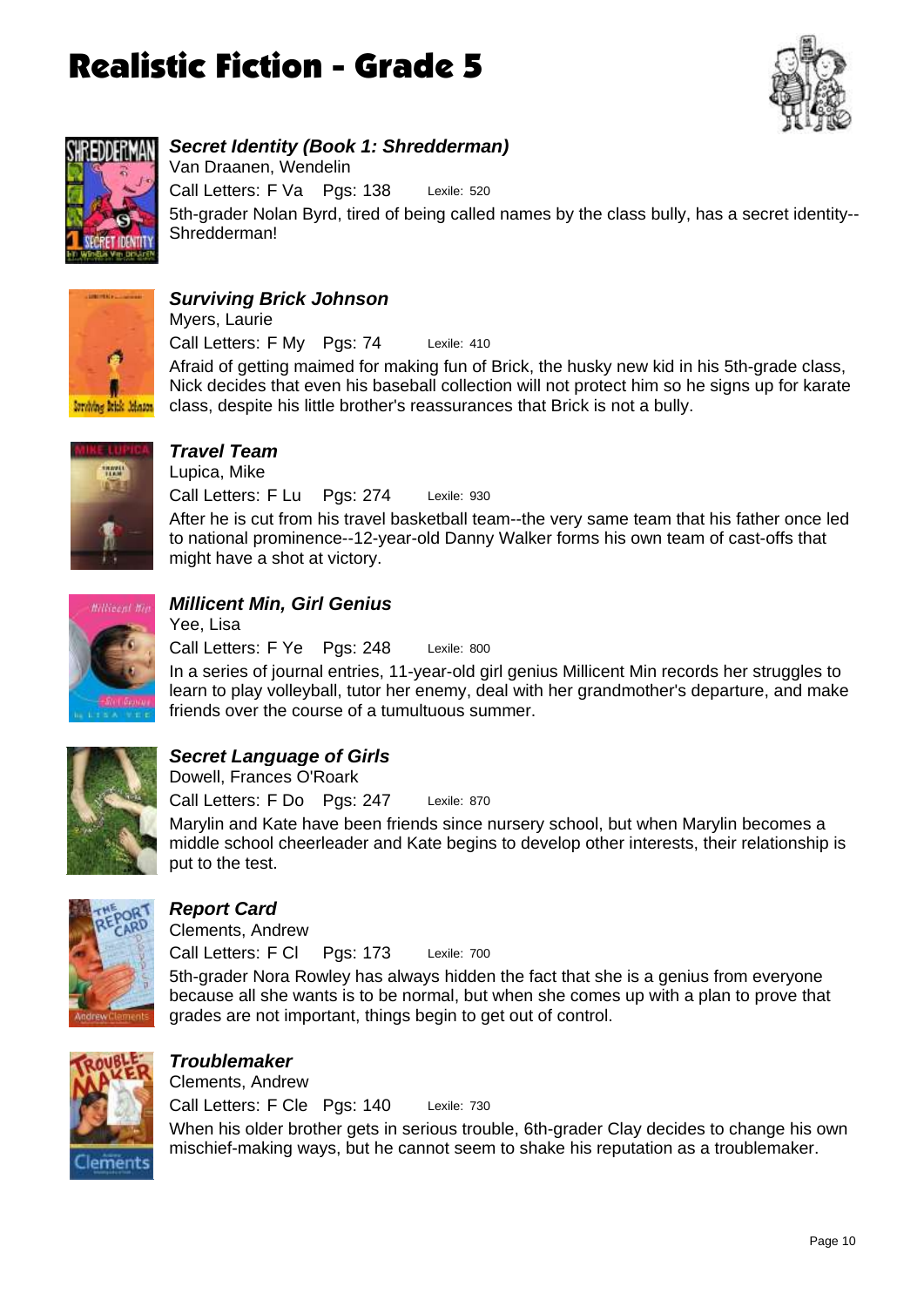



### *Warp Speed*

Lexile: 620 Call Letters: F Ye Pgs: 310 Yee, Lisa

Marley Sandelski has always felt invisible at school when he is not facing bullies, but a series of unexpected events gives him a taste of popularity and insights into some of his classmates.



## *Liar, Liar*

lies forever.

Lexile: 940 14-year-old Kevin is very good at lying and doing so makes life easier, but when he finds himself in big trouble with his friends, family, and teachers, he must find a way to end his Call Letters: F Pa Pgs: 120 Paulsen, Gary



### *Reinvention of Bessica Lefter*

Lexile: 570 Bessica Lefter looked forward to middle school until a rash decision to get matching pixie haircuts led to her having to attend the school entirely on her own, without her longtime best friend Sylvie. Call Letters: F Tra Pgs: 305 Tracy, Kristen



### *Ten (Winnie Years series)*

Lexile: 700 Winnie Perry is certain that she will gain more courage and responsibilities with her 10th birthday and, with her best friend Amanda by her side, Winnie is determined to make the most of her last year of elementary school. Call Letters: F Myr Pgs: 208 Myracle, Lauren



### *Sugar and Ice*

Lexile: 710 12-year-old ice skater Claire Boucher is offered a scholarship to train at Lake Placid, where she finds herself rocked by the challenges of competitive ice skating. Call Letters: F Me Pgs: 275 Messner, Kate



### *Melonhead*

Lexile: 620 Adam "Melonhead" Melon, a budding inventor with a knack for getting into trouble, enters a science contest that challenges students to recycle an older invention into a new invention. Call Letters: F Kel Pgs: 209 Kelly, Katy



*Fourth Stall* Lexile: 760 With amazing challenges and results, 6th graders Mac and Vince operate a business charging schoolmates for protection from bullies and for help resolving conflicts peacefully. Call Letters: F Ryl Pgs: 314 Rylander, Chris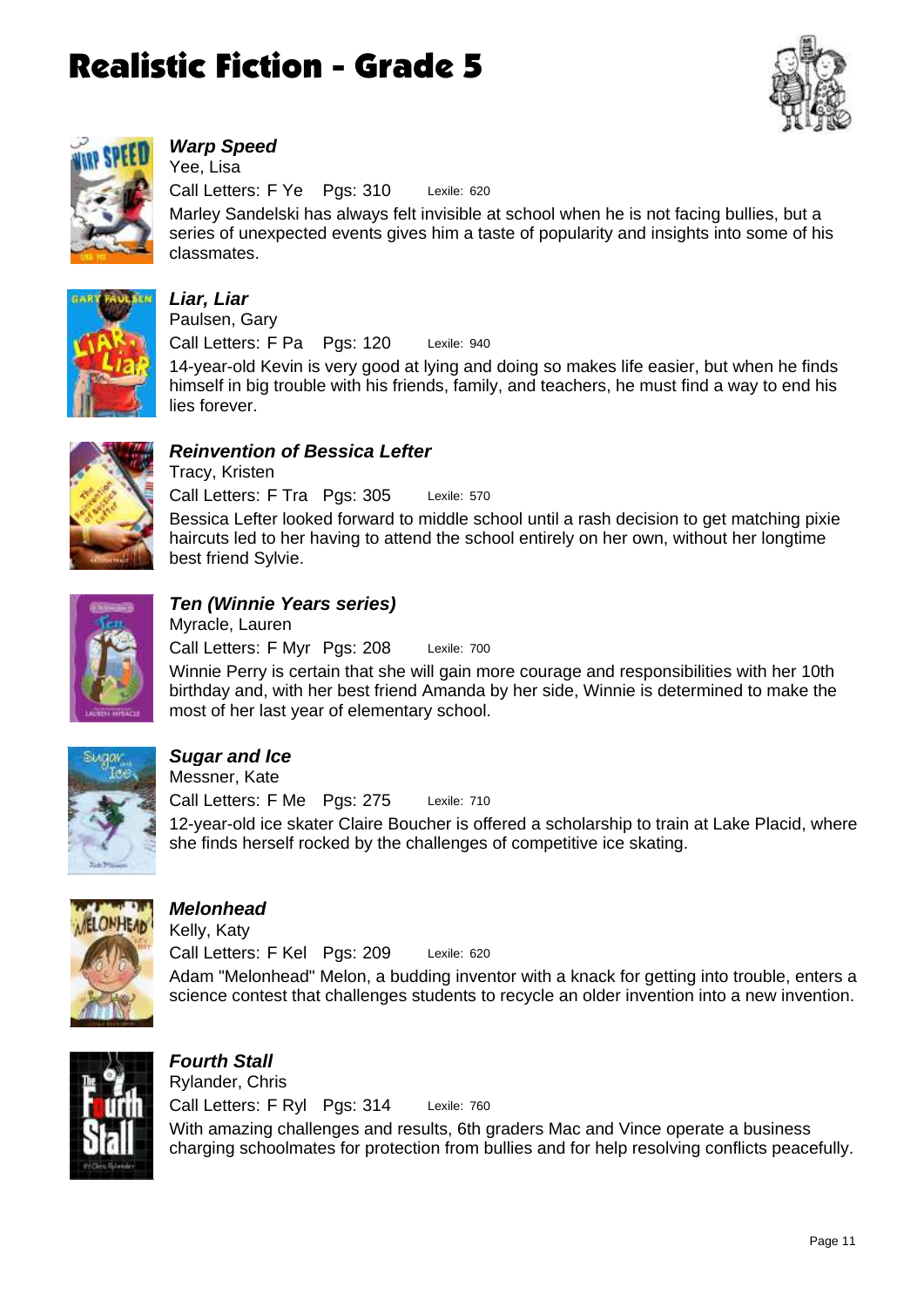



## *Trading Faces (series)*

Lexile: 460 Call Letters: F De Pgs: 300 DeVillers, Julia

7th-grade twins Payton and Emma decide to shake things up at their new middle school by switching places and taking on each other's lives, and their antics teach them that no one is exactly who the world thinks they are.



#### *Close to Famous* Bauer, Joan

Lexile: 540 6th-grader Foster McFee is a supremely talented baker and dreams of being a famous television chef on the Food Network, but she's facing some major challenges in her life, including her father's death in Iraq and hard financial times with her mother. Call Letters: F Ba Pgs: 250



### *Milo: Sticky Notes and Brain Freeze*

Lexile: 1180 In love with the girl he sneezed on the first day of school, Milo copes with being the new kid (again) as he struggles to survive the school year that is filled with reminders of what his life "used to be" before his mother died. Call Letters: F Sil Pgs: 275 Silberberg, Alan



### *Crunch*

Lexile: 490 The oldest Mariss brother, 14-year-old Dewey, juggles the management of the family's bicycle repair business after a sudden energy crisis strands their parents far from home. Call Letters: F Co Pgs: 330 Connor, Leslie



### *Cheesie Mack is Not a Genius or Anything*

Lexile: 770 Ronald "Cheesie" Mack shares memories, thoughts, and drawings about everything that happened before, during, and after 5th grade graduation Call Letters: F Cot Pgs: 229 Cotler, Stephen L



### *Loser List*

Lexile: 480 Danny Shine tries to get his name off the "Loser List" in the girls' bathroom and winds up in detention, where the school bullies befriend him. But when the bullies steal from his favorite store, Danny needs to find a way to return it and end his association with the bullies before he gets a new reputation. Call Letters: F Ko Pgs: 213 Kowitt, Holly



#### *Captain Nobody* Call Letters: F Pit Pgs: 208 Pitchford, Dean

When 10-year-old Newton dresses up as an unusual superhero for Halloween, he decides to keep wearing the costume after the holiday to help save townspeople and eventually his injured brother.

Lexile: 750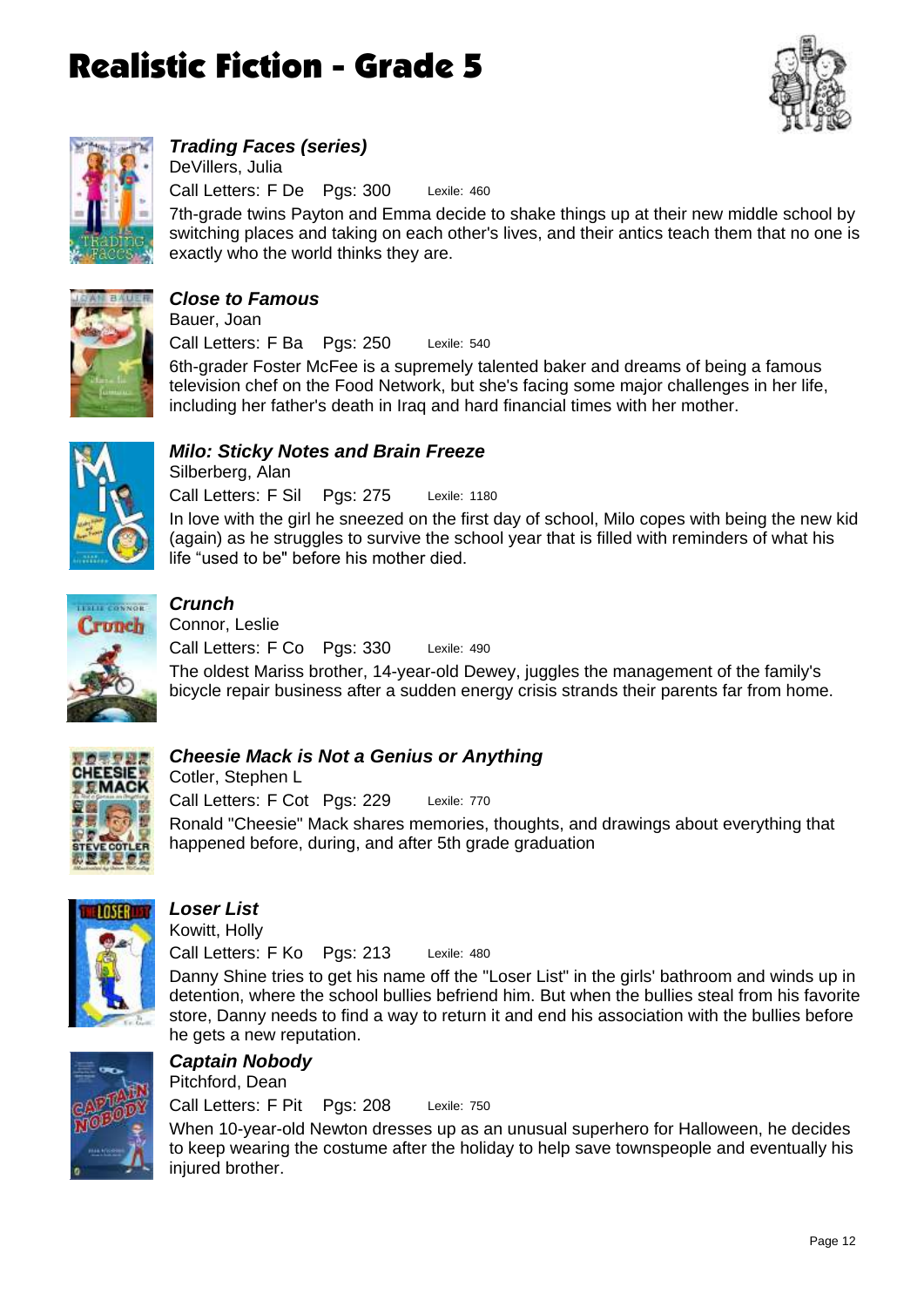



### *Thing About Georgie*

Lexile: 770 Call Letters: F Ga Pgs: 220 Graff, Lisa

Georgie's dwarfism causes problems, but he could always rely on his parents, his best friend, and classmate Jeanie the Meanie's teasing, until a surprising announcement, a new boy in school, and a class project shake things up.



## *Mockingbird*

Lexile: 630 Call Letters: F Ers Pgs: 253 Erskine, Kathryn

10-year-old Caitlyn hates recess, with all its noise and chaos, and her kind, patient counselor, Mrs. Brook, helps her to understand the reasons behind her discomfort, while offering advice about how to cope with her Asberger's Syndrome, make friends, and deal with her grief over her older brother's death in a recent school shooting.



## *Eight Keys*

Lexile: 590 Call Letters: F Laf Pgs: 216 LaFleur, Suzanne

When 12-year-old Elise, orphaned since age three, becomes disheartened by middle school, with its bullies, changing relationships, and higher expectations, keys to long-locked rooms and messages from her late father help her cope.



### *Second Life of Abigail Walker*

Lexile: 740 Bullied by two mean girls in her sixth-grade class, a lonely, plump girl gains self-confidence and makes new friends after a mysterious fox gently bites her. Call Letters: F Do Pgs: 228 Dowell, Frances O'Roark



### *Ungifted*

Korman, Gordon

Lexile: 730 Call Letters: F Kor Pgs: 280

Due to a mix-up, troublemaker Donovan Curtis is sent to the Academy of Scholastic Distinction, a special program for gifted and talented students, after pulling a major prank at middle school.



### *STAT #1: Home Court (series)*

Stoudemire, Amar'e

Lexile: 650 Call Letters: F Sto Pgs: 134

When an older group of boys start bullying his friends on the basketball court, Amar'e is forced to step in and use his athletic ability and intelligence to save the day.



#### *Beauty and the Beast: The Only One Who Didn't Run Away* Mass, Wendy

Lexile: 760 Call Letters: F Ma Pgs: 282

Living in the shadows of their seemingly perfect older siblings, Beauty and Prince Riley have a hard time figuring out who they're supposed to be. When each experience an unusual turn of events, however, they realize that the only way to save each other is by saving themselves.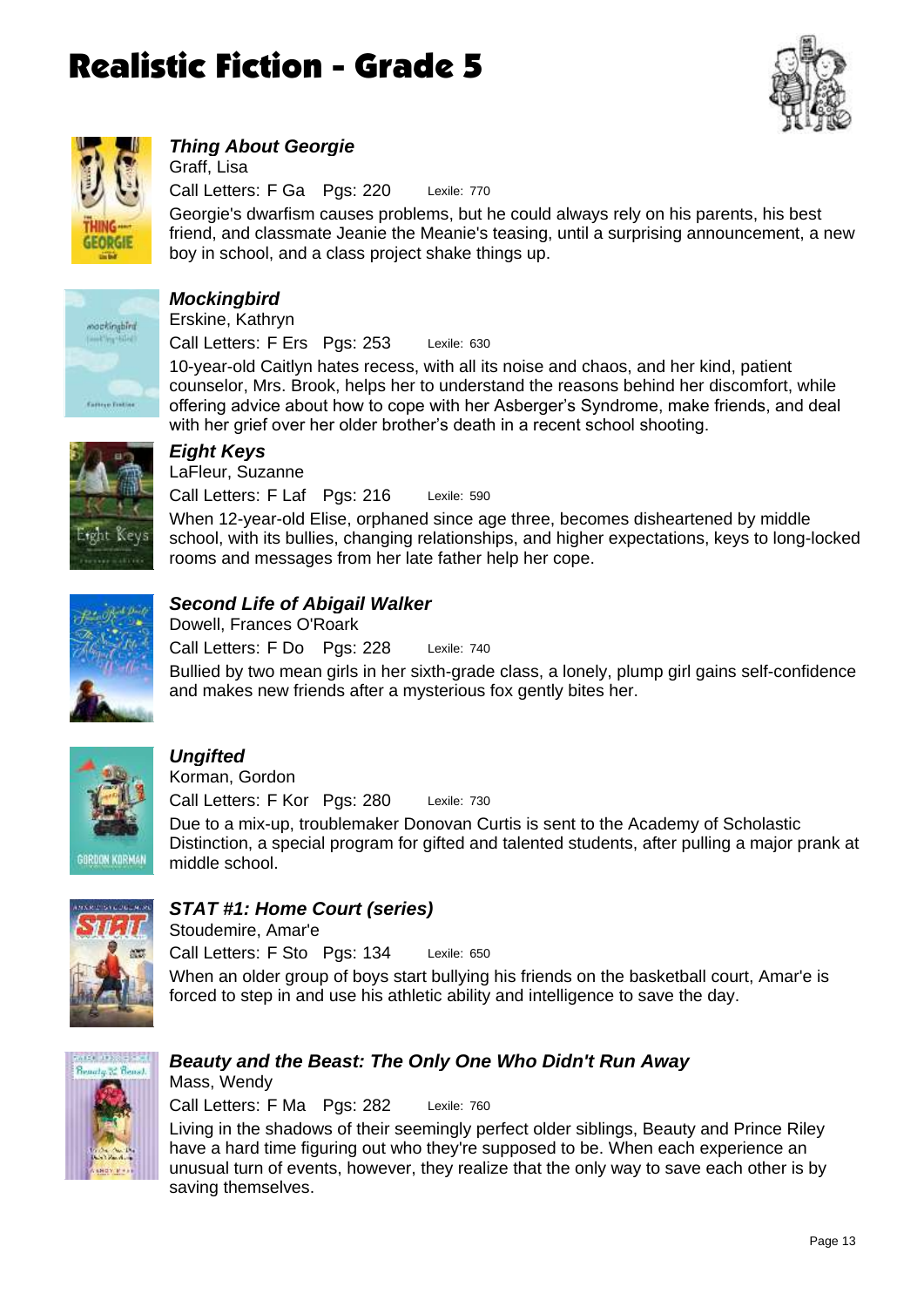



### *Whole Lot of Lucky*

Lexile: 730 When 12-year-old Hailee's family wins the lottery, her life changes in unexpected--and not always good--way Call Letters: F Ha Pgs: 288 Hayworth, Danette



#### *Pie* Weeks, Sarah

Lexile: 930 Call Letters: F We Pgs: 183

Alice's Aunt Polly passes away and entrusts the recipe for her world-famous pie crust to her cat, which she leaves in Alice's care, and as everyone, including Alice, tries to discover the secret ingredients, Alice learns some important lessons about faith, love, and family.



### *How Not to Run for President*

Lexile: 600 When 12-year-old Aidan saves presidential candidate Bettina Brandon from a falling campaign sign and ends up the "Clarinet Hero," he's adopted by the campaign and hits the road. Call Letters: F Cla Pgs: 235 Clark, Catherine



### *The Jacket*

Lexile: 640 Call Letters: F Cle Pgs: 89 Clements, Andrew

Sixth-grader Phil comes to an awareness of his own racial prejudice after he sees Daniel, an African-American boy, wearing his brother's one-of-a-kind jacket and leaps to the conclusion that Daniel has stolen the coat.



### *Flat Broke*

Lexile: 810 Call Letters: F Pa Pgs: 118 Paulsen, Gary

14-year-old Kevin has lost his allowance for a month, so he has to find a way to make some cash. As quick as a wink, he puts his business savvy and his creativity to work. The money begins to flow in, but so does the trouble.



### *Ten Rules for Living with My Sister*

Martin, Ann M.

Lexile: 790 Call Letters: F Mar Pgs: 228

Nine-year-old Pearl and her popular, thirteen-year-old sister, Lexie, do not get along very well, but when their grandfather moves in and the girls have to share a room, they must find common ground.



#### *Middle School: The Worst Years of My Life*

Lexile: 700 Call Letters: F Pat Pgs: 281 Patterson, James

When Rafe Kane enters middle school, he teams up with his best friend, "Leo the Silent," to create a game to make school more fun by trying to break every rule in the school's code of conduct.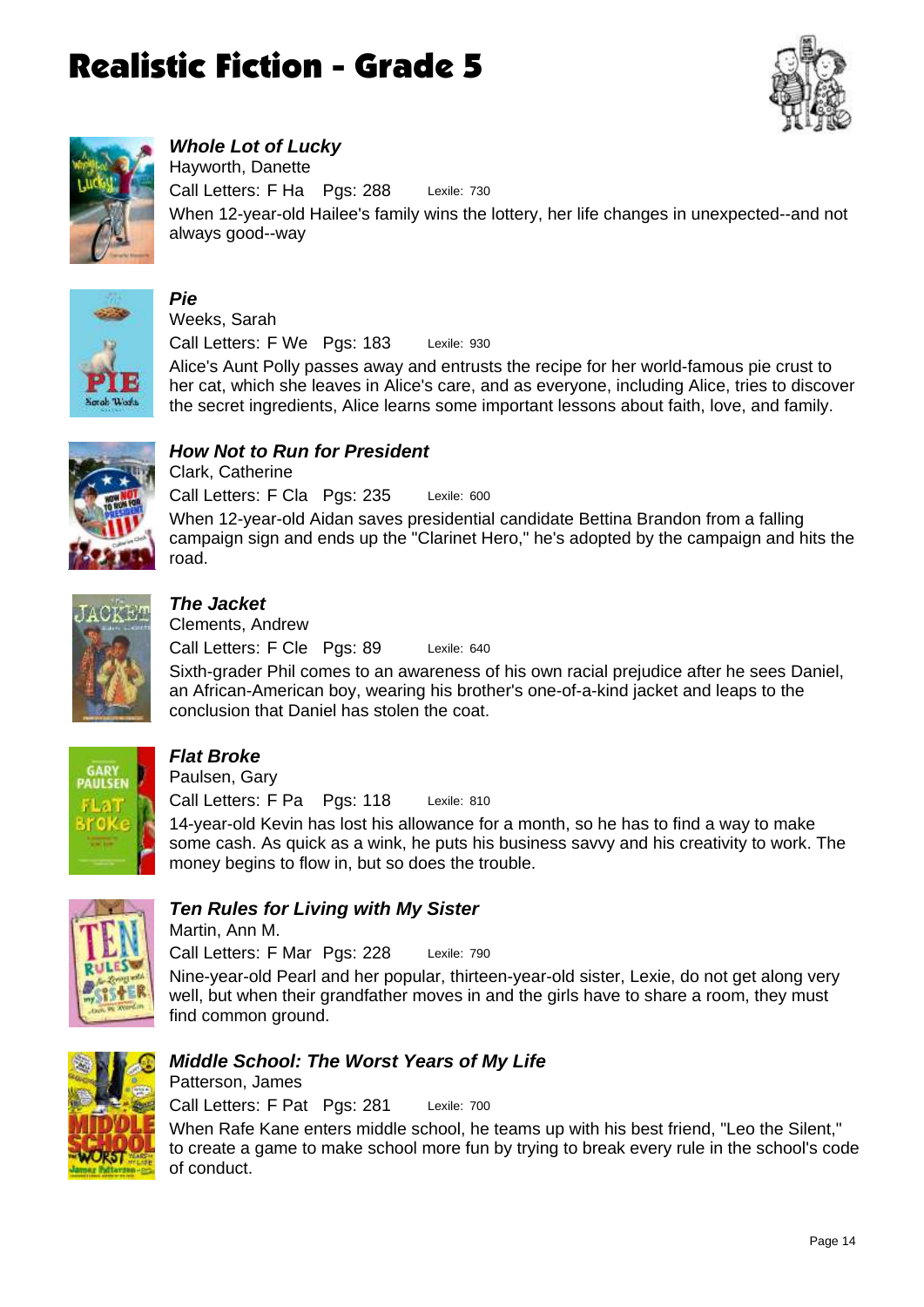



### *Wonder*

Amato, Mary

Lexile: 790 Call Letters: F Pal Pgs: 315 Palacio, R.J.

10-year-old Auggie Pullman, who was born with extreme facial abnormalities, goes from being home-schooled to entering 5th grade at a private middle school, which entails enduring the taunts of his classmates as he struggles to be seen as just another student.



### *Please Write in This Book (MHL Winner 2012)*

Lexile: 480 When 4th grade teacher Ms. Wurtz leaves a blank book in the Writer's Corner with a note encouraging those who find it to "talk to each other" in its pages, the student's entries spark a classroom-wide battle. Call Letters: F Am Pgs: 97



### *Boy on Cinnamon Street*

Lexile: 720 Since a tragedy she cannot remember, 13-year-old Louise has changed her name, given up gymnastics, moved in with her grandparents, and locked her feelings inside but through her friends Reni and Hen and notes from a secret admirer she begins to find herself again. Call Letters: F Sto Pgs: 234 Stone, Phoebe



### *Chomp*

Lexile: 800 The star of the reality television show, "Expedition Survival," disappears on location in the Florida Everglades, and Wahoo and classmate Tuna Gordon set out to find him. Call Letters: F Hia Pgs: 290 Hiaasen, Carl



### *Lawn Boy*

Lexile: 780 Things get out of hand for a 12-year-old boy when a neighbor convinces him to expand his summer lawn mowing business. Call Letters: F Pa Pgs: 88 Paulsen, Gary



### *No Ordinary Day*

Lexile: 580 Valli has always been afraid of those with leprosy living on the other side of the train tracks in the coal town of Jharia, India, so when a chance encounter with a doctor reveals she also has leprosy, Valli rejects help and begins an uncertain life on the streets. Call Letters: F Ell Pgs: 159 Ellis, Deborah



### *My Life in Pink and Green*

Lexile: 680 When the family's drugstore is failing, seventh-grader Lucy uses her problem-solving talents to come up with a solution that might resuscitate the business, along with helping the environment. Call Letters: F Gr Pgs: 267 Greenwald, Lisa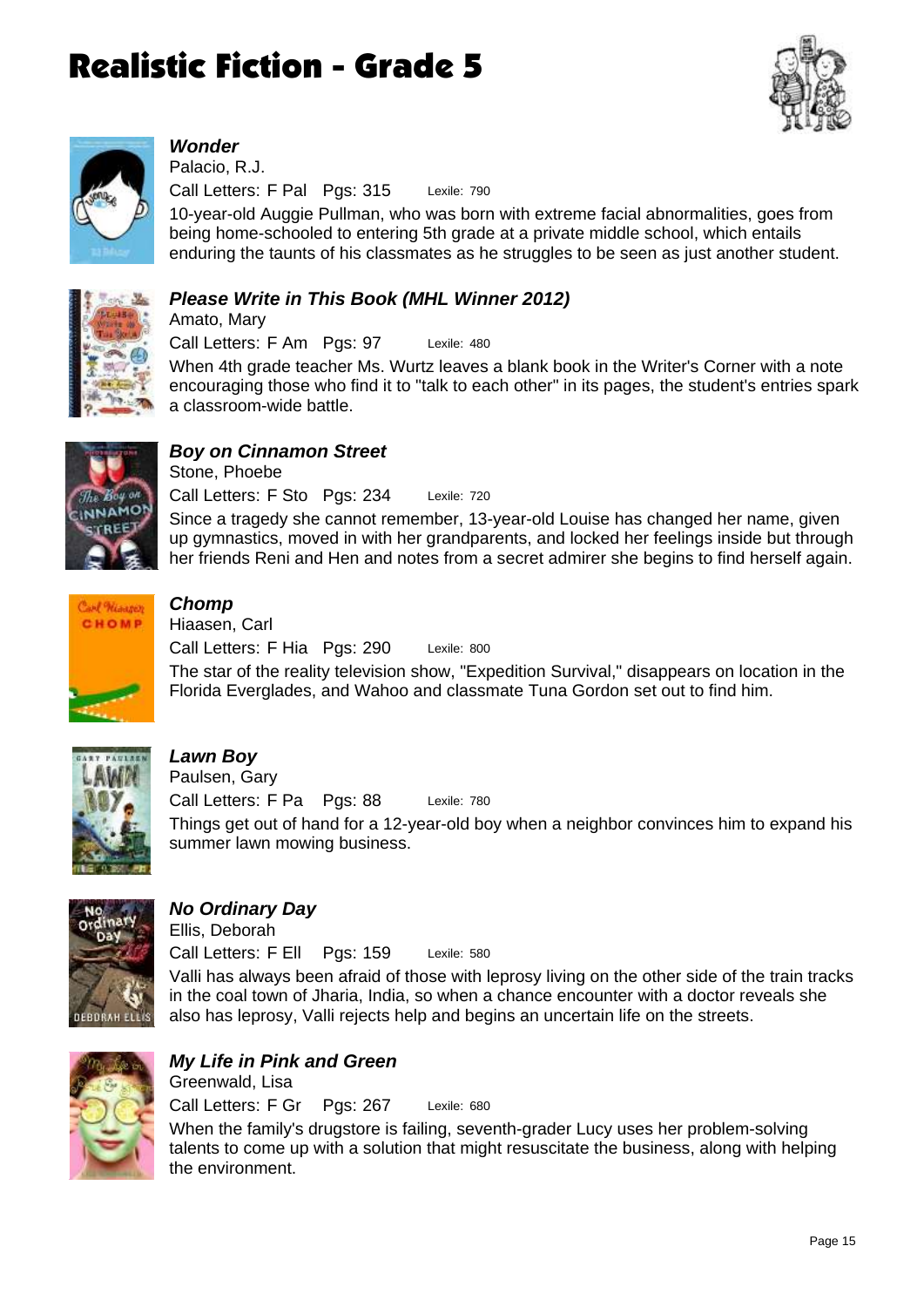



### *Rivals*

Lexile: 860 12-year-old Josh looks forward to facing a true rival in the Baseball Hall of Fame tournament, but first he and his friends Jaden and Benji put themselves at great risk trying to expose the truth about a conspiracy to bribe the head umpire. Call Letters: F Gre Pgs: 261 Green, Tim



### *Big Nate: In a Class By Himself*

Lexile: 500 Supremely confident middle school student Nate Wright manages to make getting detention from every one of his teachers in the same day seem like an achievement. Call Letters: F Pei Pgs: 214 Peirce, Lincoln



### *Sloppy Copy Slip-Up*

Lexile: 590 4th-grader, Brian Higman, worries about how his teacher Miss Fromme will react when he fails to hand in a writing assignment; but he ends up being able to tell his story after all. Call Letters: F Dis Pgs: 103 DiSalvo, Dyanne



### *Batboy*

Lexile: 940 Even though his mother feels baseball ruined her marriage to his father, she allows 14-yearold Brian to become a bat boy for the Detroit Tigers, who have just drafted his favorite player back onto the team. Call Letters: F Lup Pgs: 237 Lupica, Mike



### *Strange Case of Origami Yoda*

Lexile: 760 Call Letters: F An Pgs: 141 Angleberger, Tom

6th-grader Tommy and his friends describe their interactions with a paper finger puppet of Yoda, worn by their weird classmate Dwight, as they try to figure out whether or not the puppet can really predict the future.



### *Out of My Mind*

Lexile: 700 Considered by many to be mentally retarded, a brilliant, impatient 5th-grader with cerebral palsy discovers a technological device that will allow her to speak for the first time. Call Letters: F Dra Pgs: 295 Draper, Sharon



### *Nerd Camp*

Lexile: 810 For 10-year-old Gabe, the Summer Center for Gifted Enrichment is all that he dreamed it would be, but he must work hard to write about the fun in letters to Zach, his cool future stepbrother, without revealing that it is a camp for "nerds." Call Letters: F Wei Pgs: 261 Weissman, Elissa Brent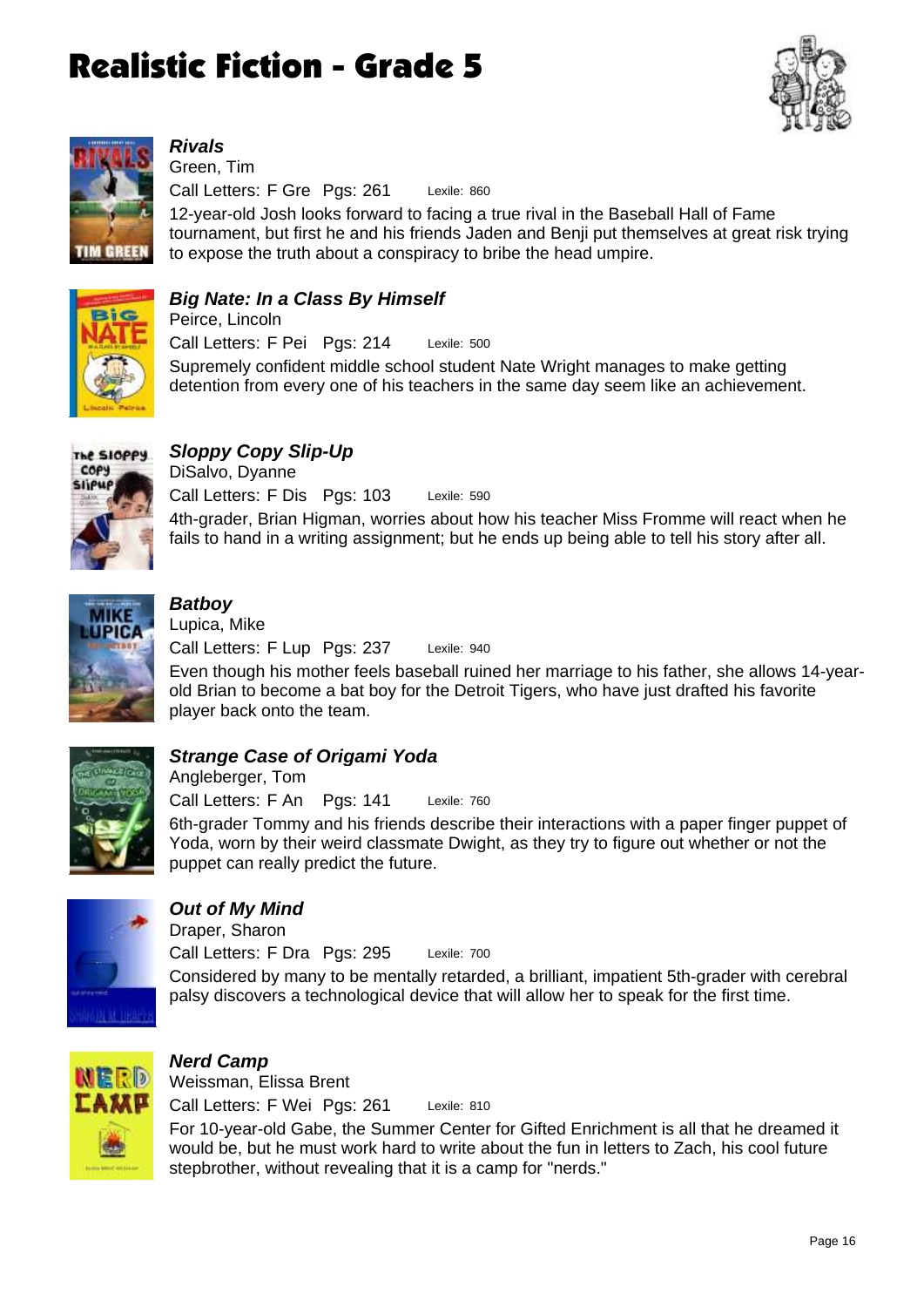



### *Wild River*

Lexile: 420 Call Letters: F Pe Pgs: 120 Petersen, R.J.

When 12-year-old Ryan reluctantly agrees to join his experienced older brother Tanner on a camping trip, he could never have dreamed this would turn into the most frightening day of his life.



### *Deep Down Popular*

Lexile: 960 In a small Virginia town, 6th-grader Jessie Lou Ferguson has a crush on the hugely popular Conrad Parker Smith, and when he suddenly develops a medical problem and the teacher asks Jessie Lou to help him, they become friends, much to her surprise. Call Letters: F Sto Pgs: 280 Stone, Phoebe



### *Boys are Dogs*

Lexile: 630 After Annabelle's mother starts dating a new boyfriend, she faces life in a new town with a new school, and a new puppy, and while training the dog Annabelle decides to experiment with some of her training techniques to deal with the unruly middle school boys in her class. Call Letters: F Ma Pgs: 195 Margolis, Leslie



### *Blind Mountain*

Lexile: 690 Unsure of himself and annoyed at having to spend a day climbing a Montana mountain with his bossy father, 12-year-old Sam must become the guide on their perilous journey down when his carelessness temporarily blinds his father. Call Letters: F Th Pgs: 117 Thomas, Jane Resh



## *Road to Paris*

Lexile: 700 Inconsolable at being separated from her older brother, eight-year-old Paris is apprehensive about her new foster family but just as she learns to trust them, she faces a life-changing decision. Call Letters: F Gr Pgs: 153 Grimes, Nikki



### *Moxy Maxwell Does Not Love Writing Thank-You Notes (series)*

Gifford, Peggy

Tayleur, Karen

Lexile: 870 Call Letters: F Gi Pgs: 159

10-year-old Moxy Maxwell has promised to write twelve thank-you notes by the day after Christmas so that she and her twin brother Mark can go to Hollywood to visit their father, but all her brilliant ideas to help finish the task more efficiently end up creating chaos in the house.



### *Chicken!: Be Brave with David Mortimore Baxter (series)*

Lexile: 520 While at camp with his classmates, David is too scared to walk over a suspension bridge and gets the nickname chicken, which he tries to live down. Call Letters: F Ta Pgs: 88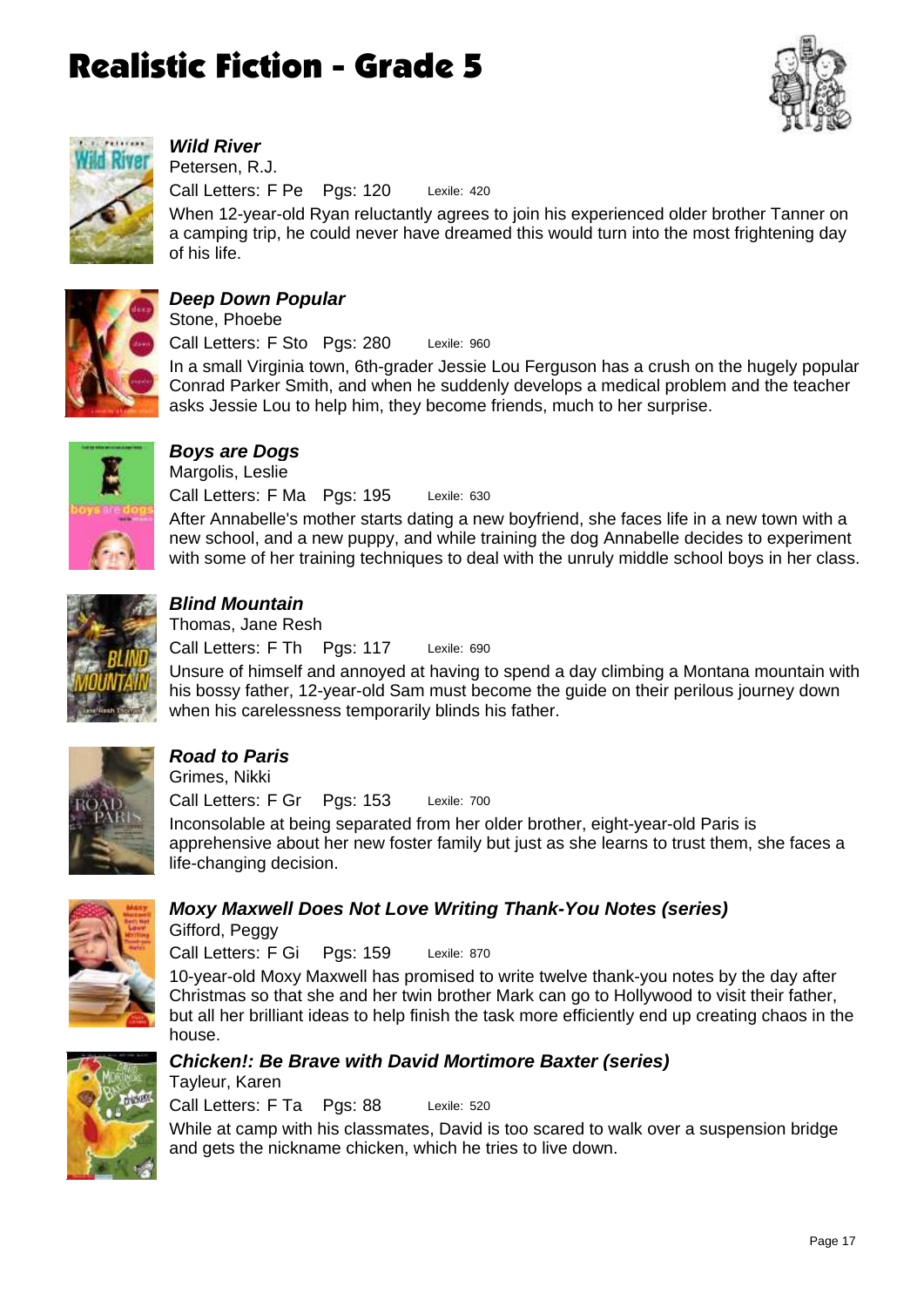



### *Top of the Order*

Lexile: 530 10-year-old Jackson lives for baseball, but becomes distracted by the approach of middle school, his mother's latest boyfriend, and the presence his good friend's sister on his team. Call Letters: F Co Pgs: 182 Coy, John



#### *It's Raining Cupcakes*

Lexile: 640 12-year-old Isabel dreams of seeing the world but has never left Oregon, and so when her best friend tells her of a baking contest whose winners travel to New York City, she eagerly enters despite concerns about her mother, who is opening a cupcake bakery. Call Letters: F Sch Pgs: 193 Schroeder, Lisa



#### *As Simple As It Seems* Lexile: 910 11-year-old Verbena Polter gets through a difficult summer of turbulent emotions and the revelation of a disturbing family secret with an odd new friend who believes she is the ghost Call Letters: F We Pgs: 181 Weeks, Sarah



### *Dream of Night*

Lexile: 470 A troubled foster child, an abused former racehorse, and their caretaker find healing by helping one another through their pain. Call Letters: F He Pgs: 218 Henson, Heather



### *My Life as a Book*

Lexile: 880 When 12-year-old Derek discovers an old newspaper article in his attic about a girl "found dead" on a beach, he becomes obsessed, especially when he learns the teenager may have died saving him from the ocean when he was just a toddler. Call Letters: F Tas Pgs: 211 Tashjian, Janet

of a girl who drowned many years before.



### *Monica and the Bratty Stepsister (series)*

Lexile: 370 Monica tries to be nice to her 8-year-old stepsister, Angela, but she begins to wonder why she bothers when it seems like Angela is trying to get her in trouble. Call Letters: F Gal Pgs: 78 Gallagher, Diana G.



#### *Elvis & Olive* Lexile: 690 In spite of their differences, Natalie Wallis and Annie Beckett become friends and decide to spend their summer spying on their neighbors. Call Letters: F Wa Pgs: 230 Watson, Stephanie Elaine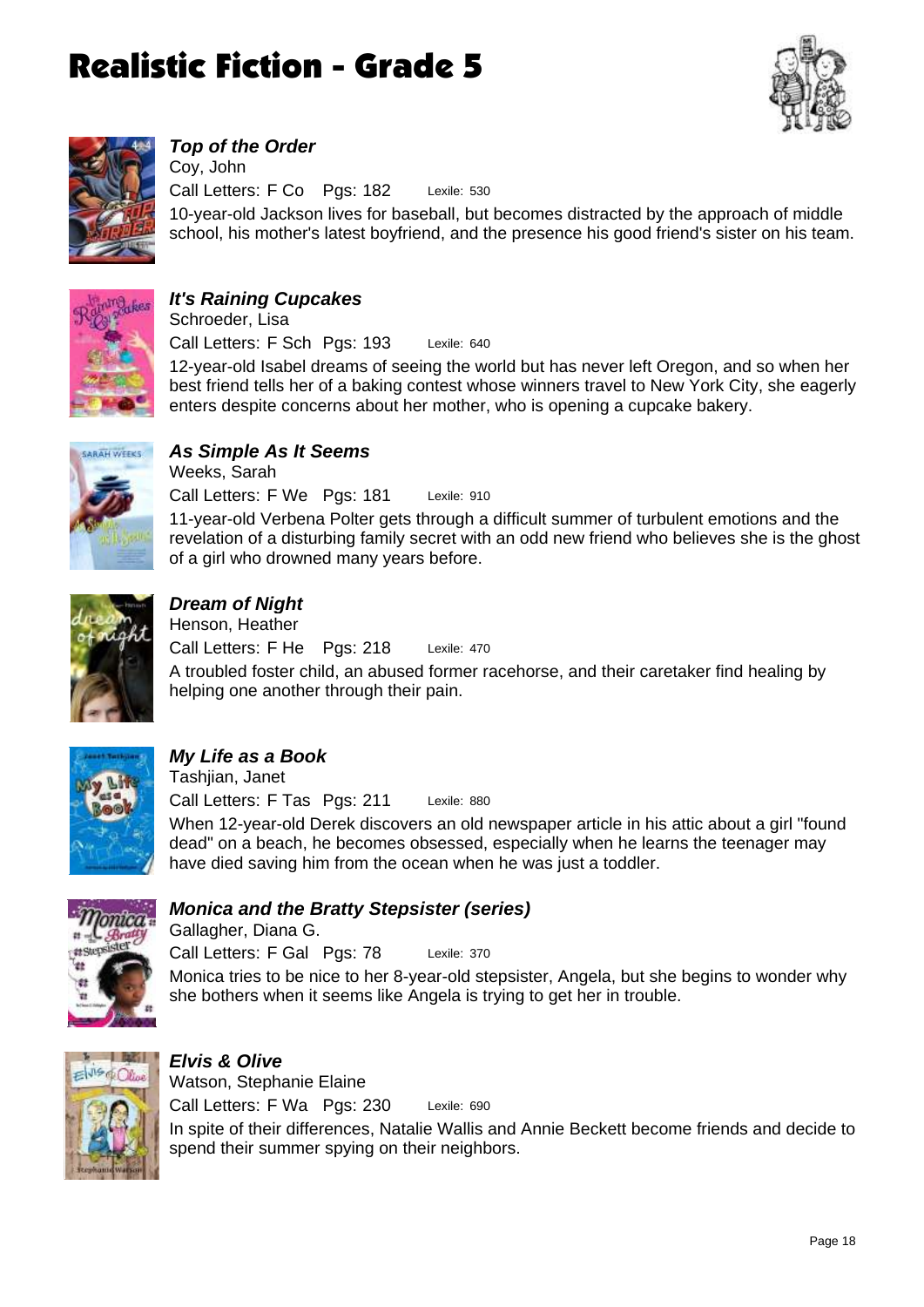



### *Wild Girl*

Lexile: 640 Call Letters: F Gif Pgs: 147 Giff, Patricia Reilly

When 12-year-old Lidie leaves Brazil to join her father and brother on a horse ranch in New York, she has a hard time adjusting to her changed circumstances, as does a new horse that has come to the ranch.



*Sleepwalker* Lexile: 360 Josh and his new stepbrother, Tom, seem to have nothing in common when they first move in together, but when Tom begins sleepwalking, Josh makes a frightening discovery. Call Letters: F Po Pgs: 33 Powell, Jillian



*Pee Wee Scouts: Camp Ghost-Away (series)* Lexile: 380 Call Letters: BC Pgs: 80 Delton, Judy

The Pee Wee Scouts sell donuts to raise money for a camping trip. When they arrive at the camp, a strange and scary voice scares them during the night.



### *Eyes on the Goal*

Lexile: 530 While away at soccer camp, Jackson learns that his mother's boyfriend has invited them to move into his house, and friend Diego's father is deployed to Afghanistan. Call Letters: F Co Pgs: 164 Coy, John



### *Kids of Polk Street School: Sunny-Side Up (series)*

Lexile: 180 Summer for Richard Best, nicknamed Beast, means facing the two ordeals of summer school and losing his best friend, who is moving to a distant state. Call Letters: BC Pgs: 74 Giff, Patricia Reilly



#### *Dork Diaries: Tales from a Not-So-Fabulous Life*

Lexile: 510 14-year-old Nikki Maxwell writes and sketches in her diary about her struggle to be popular Call Letters: F Ru Pgs: 282 Russell, Rachel Renee

at her exclusive new private school, and about giving up on being part of the elite group, before figuring out a way to simply be herself.



#### *Geek Chic: The Zoey Zone* Lexile: 690 11-year-old Zoey is suffering the pains of entering the sixth grade, stressing over things such as having a bad hair day and finding a place at the primo lunch table. Call Letters: F Pal Pgs: 184 Palatini, Margie